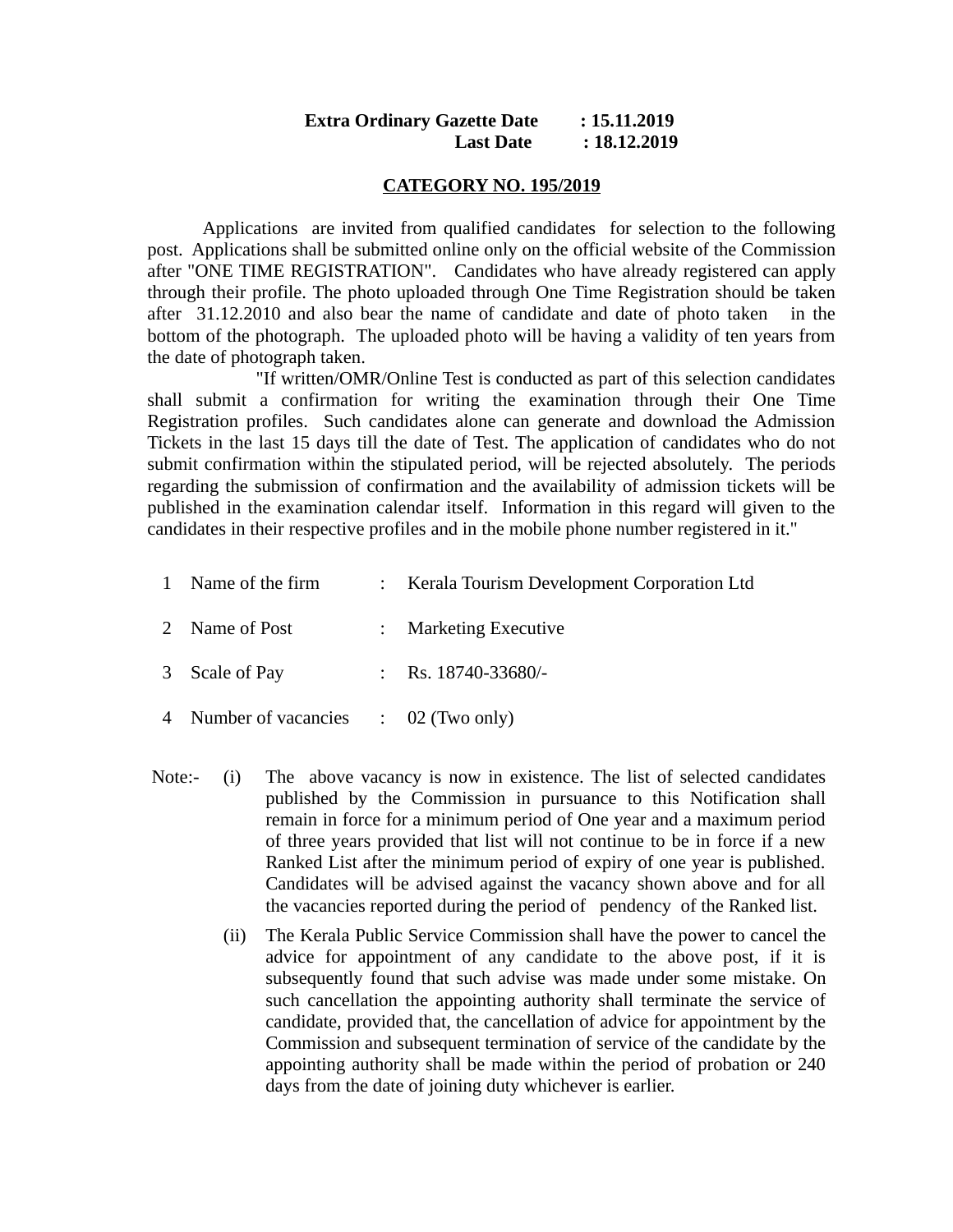|    | Method of<br>Appointment | <b>Direct Recruitment</b>                                                                                                                                                                                                 |
|----|--------------------------|---------------------------------------------------------------------------------------------------------------------------------------------------------------------------------------------------------------------------|
| -6 | Age                      | : 18-36 Only candidates born between 02.01.1983 and<br>01.01.2001 (both dates included) are eligible to apply<br>for this post. Other Backward Communities and<br>SC/ST candidates are eligible for usual age relaxation. |

**Note:-** The provisional hands working in the above concern will be given age relaxation to the extent of their provisional service put in subject to a maximum of Five years from the upper age limit provided they are within the prescribed age limit on the date of their first appointment in the above concern. But the regular employees of the concern are not eligible for the above concession for further appointment. The provisional hands should obtain a certificate showing the period of their provisional service in the concern and shall produce the same as and when required by the Commission. It would also be clearly specified in the certificate that they were not working in the regular service of the concern.

[for other conditions regarding the age relaxation please see Para  $2(i)$ , $(ii)$ , $(iii)$ , $(iv)$ ,  $(vi)$ , (vii),(xii) and (xiv) of the General Conditions]

7 Qualification:

M.B.A with specialisation in Marketing obtained from a recognised University/Institution.

OR

 M.B.A in any discipline with Post Graduate Diploma in Marketing obtained from a recognised University.

- Note: (1) Rule 10(a)ii of Part II of KS&SSR is applicable.
	- (2) Candidates who claim equivalent qualification instead of qualification mentioned in the notification shall produce the relevant Government Order to prove the equivalency at the time of verification, then only such qualification shall be treated as equivalent to the prescribed qualification concerned.
	- (3) If the caste of a candidate is wrongly mentioned in the SSLC book, the candidate should claim their original caste in the application and should produce the community certificate /Non-creamy layer certificate issued from the revenue authority concerned along with the Gazette Notification of the same at the time of certificate verification.

## **8 Mode of submitting applications:**

 (a) Candidates shall register as per 'ONE TIME REGISTRATION ' system on the Official Website of Kerala Public Service Commission 'www.keralapsc.gov.in' for applying for the post. Candidates who have registered shall apply by logging on to their profile using their User- ID and password. Candidates shall click on the 'Apply Now' button of the respective posts in the Notification link for applying for a post. No application fee is required. Candidates can view and have a print-out of the details in the profile by clicking the link Registration Card, if required. Candidates are responsible for the correctness of the